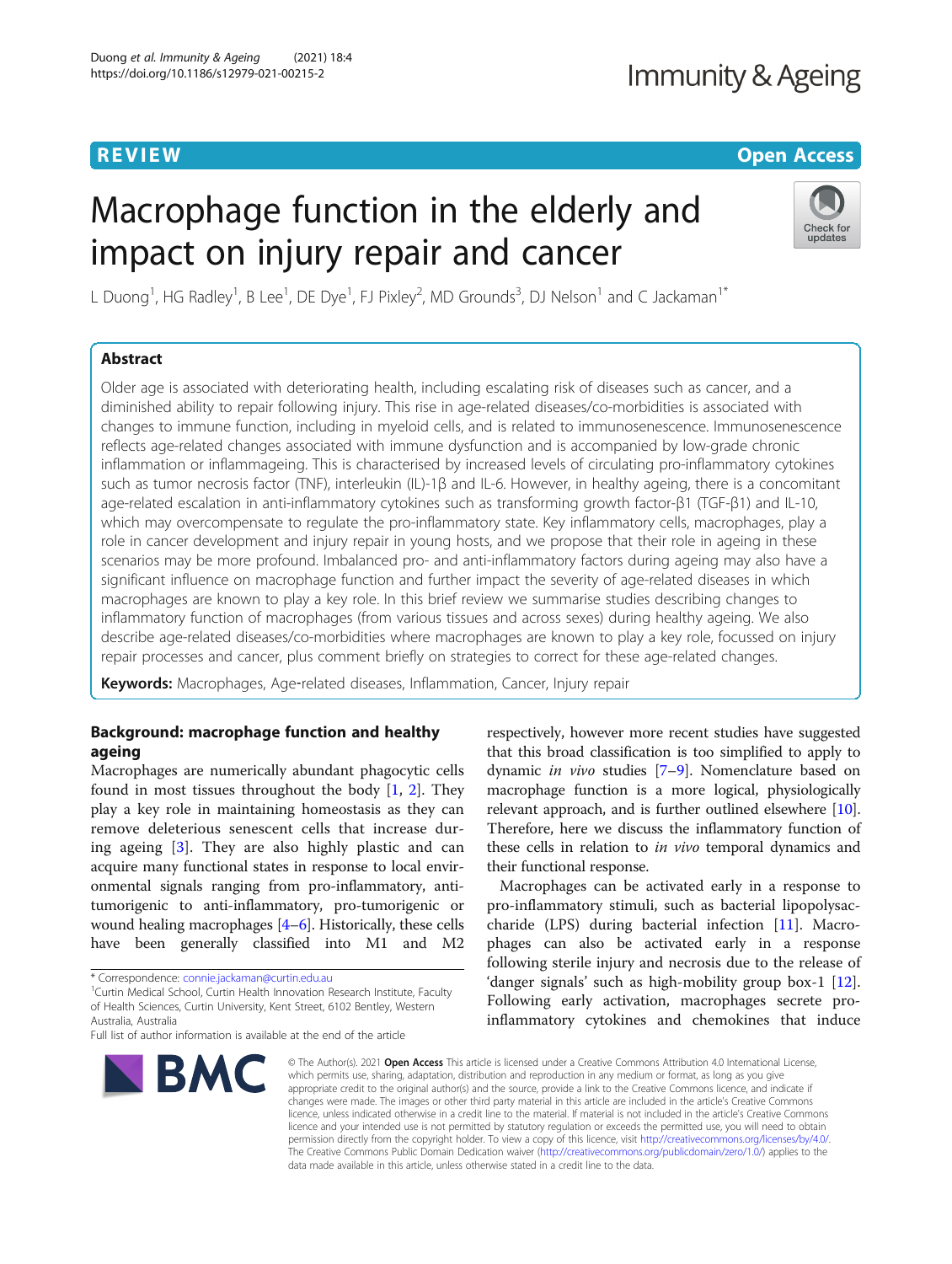inflammation and promote immune cell recruitment. Secreted cytokines include IL-6, IL-12, and TNF [\[5](#page-7-0), [11](#page-7-0), [12](#page-7-0)] whilst secreted chemokines include C-X-C motif ligand  $(CXCL9)$  and  $CXCL10$ , which recruit helper  $CD4^+$  T cells and effector CD8<sup>+</sup> T cells [[13](#page-7-0)]. Macrophages can also be activated later in a response leading to an antiinflammatory or reparative phenotype  $[14]$  $[14]$ . These reparative macrophages secrete cytokines such as IL-10 and TGF- $\beta$ 1 that are critical for wound healing [\[14](#page-7-0)] and recruit regulatory CD4<sup>+</sup> T cells (Tregs) via release of C-C motif ligand 17 (CCL17), CCL22, CCL24 and CXCL13 [[5,](#page-7-0) [14\]](#page-7-0). While these factors stimulate wound healing and injury repair in mice and humans [[13](#page-7-0), [14\]](#page-7-0), they can also influence angiogenesis and tumor growth [\[5](#page-7-0)].

Studies suggest that early, pro-inflammatory macrophages can transition into anti-inflammatory, reparative macrophages [\[15,](#page-7-0) [16\]](#page-7-0). This functional transition may occur following phagocytosis [[15\]](#page-7-0) or in response to inflammatory microenvironmental changes following the recruitment of other immune cells such as Tregs [[16](#page-7-0), [17\]](#page-7-0), as depletion of Tregs impairs this process [\[18](#page-7-0), [19](#page-7-0)]. Tregs secrete regulatory cytokines, such as IL-4, IL-10 and TGF-β1, which can modulate macrophage transition from pro-inflammatory to reparative function. The temporal dynamics of the immune cell landscape is tightly regulated to allow normal resolution of inflammation; specifically, as reparative macrophages become increasingly abundant their secreted factors inhibit the recruitment and function of pro-inflammatory cells [[20](#page-7-0)–[22](#page-7-0)]. Furthermore, pro-inflammatory TNF is inhibited by regulatory IL-10 due to cross-regulation of the Janus kinase/signal transducers and activators of transcription (JAK/STAT) pathway [[23\]](#page-7-0). Macrophage transitioning from pro-inflammatory to reparative phenotype may be dysregulated with ageing. For example, studies show that macrophages from aged hosts having diminished ability to phagocytose apoptotic cells, including neutrophils; this is associated with impaired inflammatory resolution [[24,](#page-7-0) [25\]](#page-7-0).

#### Macrophage origin, tissue site and ageing

Ontogeny studies in young hosts have shown that macrophages can be derived either from immature bone marrow myeloid progenitors that are released into the blood as monocytes and traffic to tissue sites where they differentiate into macrophages [\[26](#page-7-0), [27](#page-7-0)]; or as tissueresident macrophages that develop early during embryogenesis as a separate lineage to bone marrow-recruited cells and self-proliferate locally  $[27-29]$  $[27-29]$  $[27-29]$  $[27-29]$  $[27-29]$ . The relative proportions of tissue resident to bone marrow-derived macrophages varies between tissues and may impact their function [\[30\]](#page-7-0). The function of tissue-resident macrophages during homeostasis can be dependent on the tissue site [[31\]](#page-7-0). For example, brain-resident microglia support neuron survival, alveolar macrophages play a role in immune surveillance and adipose macrophages help control insulin sensitivity and adaptive thermogenesis  $[31]$  $[31]$ . During an acute or chronic inflammatory response, further monocytes can be recruited from the bone marrow or spleen and contribute to the tissueresident population [\[26](#page-7-0)].

Whether macrophage origin influences their response during ageing or whether context-dependent environmental changes at the tissue site is the driver for agerelated changes is currently unknown. However, studies suggest that age-related functional changes may be tissue site-specific  $[12]$  $[12]$ ; these changes could be due to macrophage origin. For example, we have previously examined macrophages in healthy young versus aged C57BL/6J female mice (24–28 months) and found there was an increase in  $IL-10<sup>+</sup>$  macrophages in the spleen and bone marrow of healthy aged mice [\[32](#page-8-0)]. In young hosts, macrophages at these sites are predominantly of monocyte origin [[29\]](#page-7-0) and can supply macrophages to the tumor microenvironment or during injury repair [[33](#page-8-0), [34\]](#page-8-0). Others have shown elevated anti-inflammatory macrophages in the eye  $[35]$  $[35]$ , lung  $[36]$  $[36]$  $[36]$  and muscle  $[37]$  $[37]$  of healthy Balb/c and C57BL/6J mice during ageing. Conversely, pro-inflammatory macrophages increase in the liver, brain and adipose tissue during healthy ageing in mice [[38](#page-8-0)–[40](#page-8-0)]. During ageing there are also changes to the tissue microarchitecture, for example loss of marginal zone macrophages in the spleen [[41\]](#page-8-0) leading to altered local interactions between macrophages, neutrophils and T cells [[42\]](#page-8-0), which could further impact immune regulation. Similarly, brain-resident microglia from aged (27–28 months) male and female C57BL/6J mice increase in soma volume but reduce the length of their cell processes, limiting their capacity to interact with and support neuron survival during homeostasis [[43\]](#page-8-0). It is possible that changes to cell size also occurs in bone marrow-derived monocytes/macrophages and haematopoietic stem cells similar to that observed in bone marrow mesenchymal stromal cells [[44](#page-8-0)].

These varying responses could also be due to tissuespecific differences in macrophage-related responses between males and females during ageing. Studies have suggested that 'sex is a biological variable that should be considered in immunological studies' [\[45](#page-8-0)]. Females tend to have a more robust immune system, heightened immune response and better resistance to infection than males [\[46](#page-8-0)], which is likely to be further impacted during ageing. Furthermore, it is now recognised that sex chromosomes (via extent of inaction of the second X chromosome) can also directly exert effects on immune function, in addition to the role of sex hormones [\[47](#page-8-0)]. Inflammageing, characterised by elevated IL-6, is higher in male compared with female humans [\[48\]](#page-8-0). Elderly men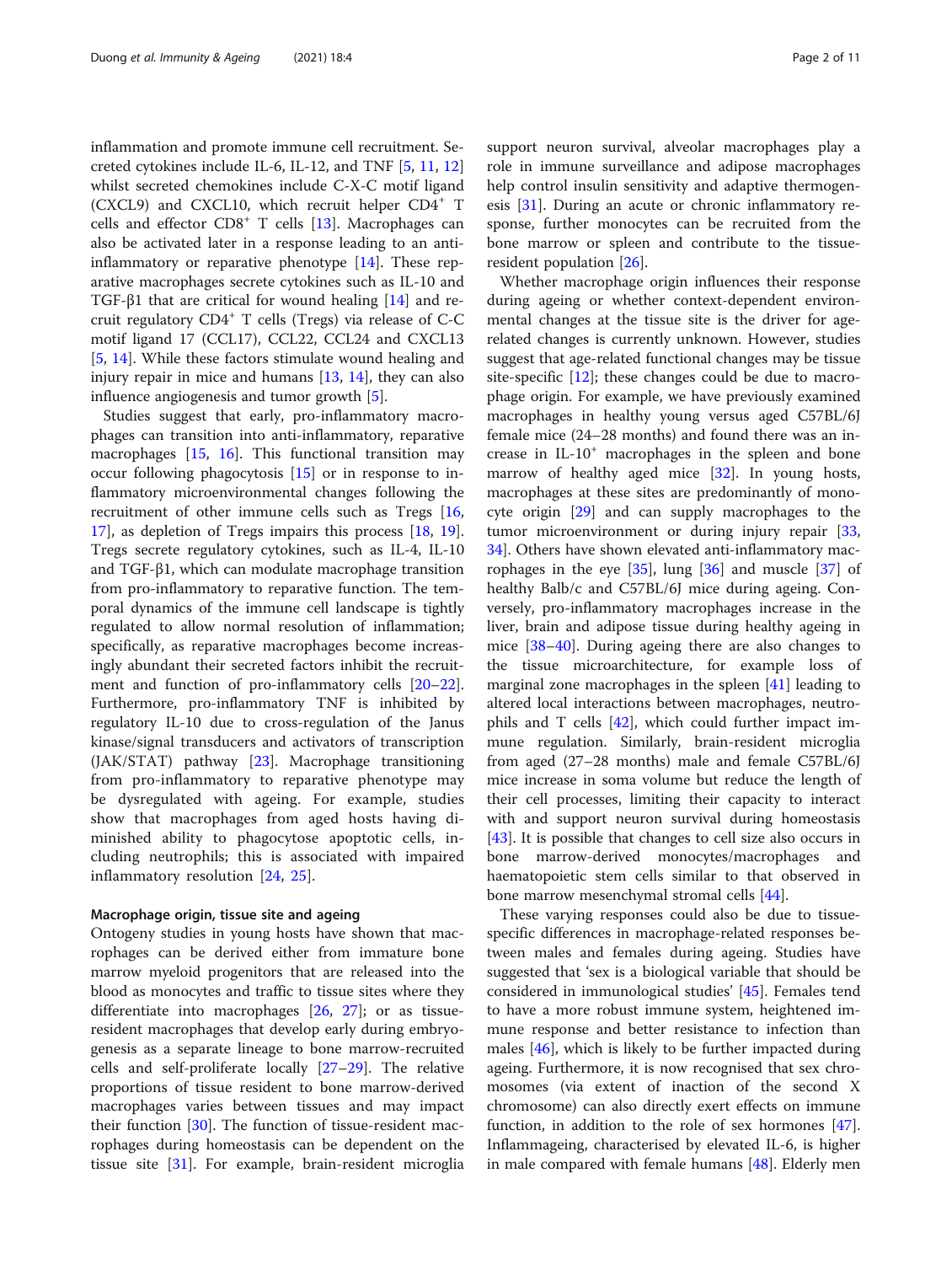also display increased levels of circulating inflammatory  $CD14<sup>+</sup>$  monocytes compared to females [\[49](#page-8-0)]. However, tissue macrophages were increased in hearts of elderly (50–68 years) female compared to male humans, which was associated with a pro-inflammatory shift during ageing [\[50](#page-8-0)]. Similarly, aged female C57BL/6J mice also exhibit greater microglial-associated neuroinflammation in comparison to male mice [\[51](#page-8-0)]. Interestingly, macrophage turnover in the peritoneal cavity is also influenced by age and sex, which subsequently impacts response to pneumococcal peritonitis [[52](#page-8-0)]. Therefore, it is possible that changes to macrophage function during ageing could be related to differences in macrophage origin and turnover between females and males.

In vitro studies suggest that macrophages from elderly humans and mice exhibit an altered response to stimuli, which may also depend on the tissue site, sex and location these cells have been isolated from. For example, we have previously published that in response to tumorderived factors elderly-derived peritoneal macrophages from female C57BL/6J mice (aged 24–28 months) and Balb/c mice (18 months) secrete increased levels of TGF- $\beta$ 1 and IL-4 compared to young mice [[32,](#page-8-0) [53](#page-8-0)]. Similarly, Smallwood et al. [[54](#page-8-0)] suggested that aged male Balb/c peritoneal macrophages (14–15 months) were in a pre-activated basal state that enhanced their response to LPS. Moreover, bone marrow-derived macrophages from aged female C57BL/6J mice (16–22 months) and elderly humans cultured with LPS exhibited increased TNF and IL-6 production [\[55](#page-8-0), [56\]](#page-8-0). However, splenic macrophages from aged female Balb/c mice (18–20 months) stimulated with LPS released lower levels of IL-1β and TNF [[57](#page-8-0)]. Furthermore, we and others have shown that splenic macrophages from aged female C57BL/6J mice (20–24 months) exhibit reduced phagocytosis and proliferative capacity [[42](#page-8-0), [58](#page-8-0)]. These altered responses may be due to impaired STAT-1, p38 and JNK mitogen-activated protein kinases (MAPK) signalling in elderly-derived macrophages [\[59](#page-8-0)].

These results may also be explained by recent studies in young mice and humans demonstrating that macrophages can undergo 'training' resulting in a heightened pro-inflammatory phenotype or immune tolerance following re-exposure to the same or another stimulus such as LPS [\[60](#page-8-0), [61\]](#page-8-0). Training can occur systemically in circulating monocytes and monocyte-derived macrophages [[62](#page-8-0), [63](#page-8-0)]. Tissue-resident macrophages can also undergo training, with brain-resident microglial cells shown to be trained after systemic exposure to a single dose of LPS or tolerized after repeated exposure to LPS [[64\]](#page-8-0). Whilst tissue-resident alveolar macrophages trained following respiratory viral infection subsequently contributed to improved anti-bacterial immunity through rapid induction of CXCL1 and CXCL2 [[65\]](#page-8-0).

Interestingly, the enhanced or altered macrophage cytokine production that occurs during ageing in response to stimuli is similar to that observed in the training studies, which were carried out in young hosts  $[66, 66]$  $[66, 66]$  $[66, 66]$ [67\]](#page-8-0). Indeed, during ageing there is an increase in stimuli associated with training. For example, intestinal permeability increases in aged C57BL/6J mice (18–22 months) leading to microbial products entering the bloodstream [[56\]](#page-8-0). Similarly, LPS binding protein (a surrogate marker for bacterial products) is elevated in the serum of elderly compared to young humans. Additionally, damage associated molecular pattern molecules (DAMPs) accumulate in mice and humans as they age [\[68\]](#page-8-0). Further, recent studies have described that trained immunity in young mice leads to increased myeloid lineage cells and can occur in myeloid precursors in the bone marrow [[69\]](#page-8-0). During ageing a similar shift towards a myeloid cell lineage occurs, and it is possible that the ageing microenvironment leads to training [[66,](#page-8-0) [67](#page-8-0)]. Similarly, alterations in intestinal permeability, combined with inflammageing, may impact blood-brain barrier permeability and the function of brain-resident microglial populations. However, additional studies are required to confirm this and whether age-related macrophage training impacts responses to injury repair and cancer.

#### Macrophage metabolic function and ageing

Macrophage inflammatory responses involve metabolic reprogramming, switching from oxidative phosphorylation mediated by mitochondrial function in resting cells, towards glycolysis in activated cells [\[70](#page-8-0)]. The change in energy metabolism enables pro-inflammatory macrophages to perform effector functions, such as increased production of inflammatory mediators e.g. IL-1β, TNF and IFN-γ [\[70](#page-8-0), [71\]](#page-8-0). In contrast, antiinflammatory macrophages are supported by both oxidative phosphorylation and glycolysis [[72,](#page-8-0) [73\]](#page-8-0). It is possible that changes to macrophage metabolism during ageing impacts their activation and function [[74](#page-8-0), [75](#page-8-0)].

It has been proposed that mitochondrial dysfunction occurs during ageing due to reduced synthesis of nicotinamide adenine dinucleotide (NAD) [\[76,](#page-8-0) [77\]](#page-8-0), which is a cofactor of key enzymes in the TCA cycle, glycolysis and oxidative phosphorylation [\[78\]](#page-9-0). Declining levels of NAD+ and dysregulation of regulatory pathways, such as the kynurenine pathway could impact macrophage function during ageing as these are key metabolites involved in macrophage activation [[79](#page-9-0)]. Furthermore, CD38 an enzyme involved in degradation of NAD increases with age [[76\]](#page-8-0). Genetic ablation or pharmaceutical inhibition of CD38 can reverse mitochondrial dysfunction and reduce inflammatory cytokines in human monocyte/macrophages and in mice  $[80, 81]$  $[80, 81]$  $[80, 81]$  $[80, 81]$ . Interestingly, CD38 is highly expressed in pro-inflammatory macrophages [\[80](#page-9-0)].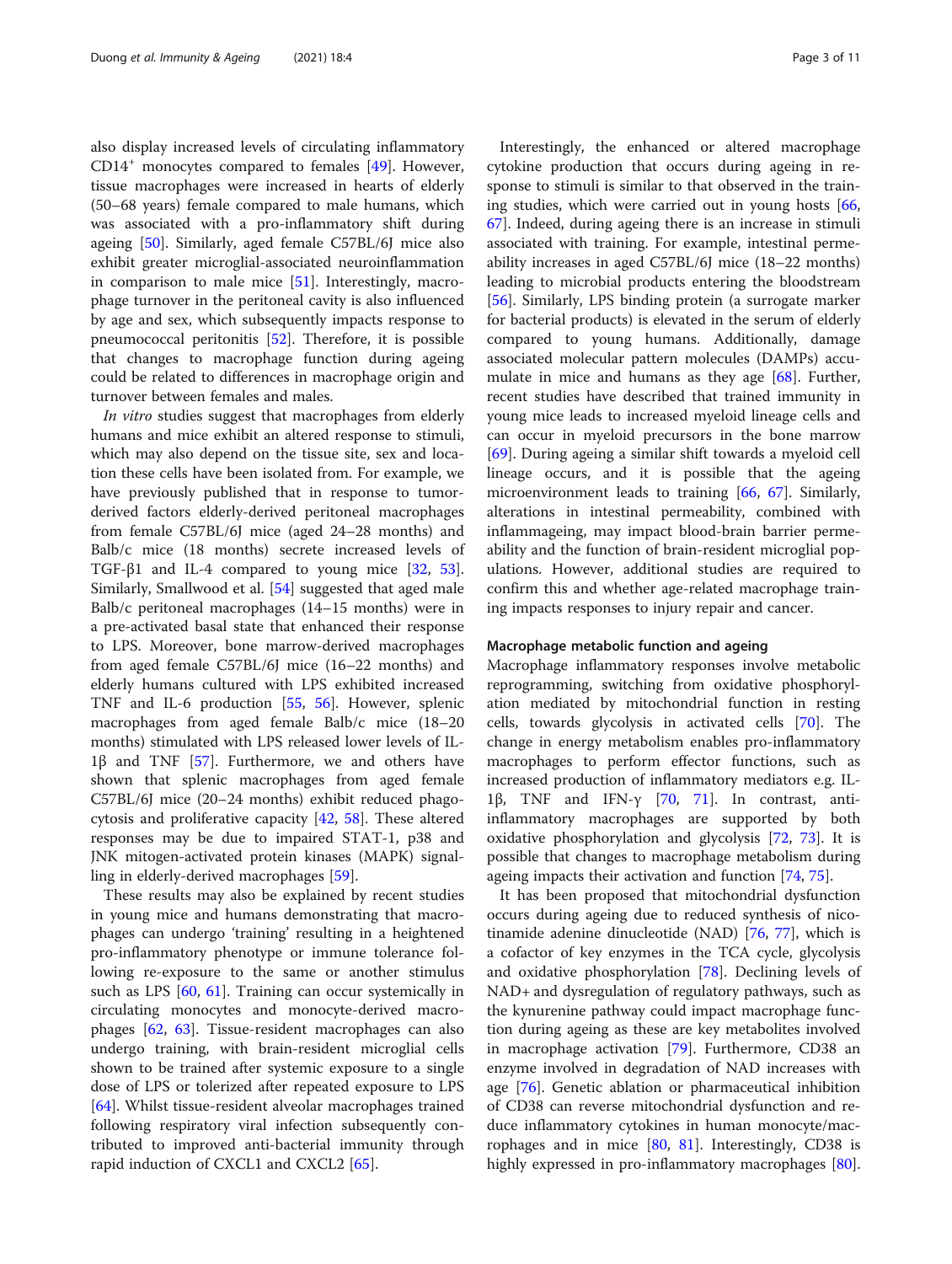Therefore, it is possible that increased circulating levels of inflammatory factors in the ageing microenvironment induce CD38 expression, contributing to metabolic dysregulation and in turn promoting the inflammatory function of macrophages in the elderly. However, in contrast Fei et al. 2016 [\[82](#page-9-0)], showed that metabolic reprogramming of oxidative phosphorylation to glycolysis was impaired in bone-marrow derived macrophages from C57BL/6J mice (18–22 month, sex not stated). This could also be related to tissue-specific metabolic changes during ageing (reviewed by [\[74](#page-8-0), [75\]](#page-8-0), further studies are required to determine whether similar changes occur during injury repair and cancer.

#### Macrophages and myeloid‐derived suppressor cells

It is also possible that the changes to macrophages that occur during ageing are due to early release of related precursor cells from the bone marrow known as myeloidderived suppressor cells (MDSCs) [\[83,](#page-9-0) [84](#page-9-0)]. MDSCs are generally classified into two subsets, monocytic MDSCs or polymorphonuclear MDSCs [\[85\]](#page-9-0). Phenotypically, monocytic-MDSCs have a greater resemblance to monocyte/macrophages and polymorphonuclear-MDSCs have greater resemblance to polymorphonuclear cells. Further classification is beyond the scope of this review and discussed elsewhere [\[85](#page-9-0)]. Generation and expansion of protumor MDSCs is mediated by colony stimulating factors (CSFs e.g. granulocyte-CSF, macrophage-CSF and granulocyte/macrophage-CSF) and pro-inflammatory factors (e.g. IFN-γ and IL-6). Subsequently, TGF-β1 and IL-13 produced by MDSCs can further augment their immunosuppressive capabilities [[84](#page-9-0)].

MDSCs can mediate an increase in Tregs via the release of arginase, IL-6 and IL-10, consequently leading to elevated secretion of immunosuppressive factors by Tregs (e.g. IL-10, TGF-β1, IL-4) [[84](#page-9-0)]. MDSCs can also suppress T cell activation and proliferation [\[86](#page-9-0), [87](#page-9-0)], however, in a murine breast cancer model MDSCs were shown to be less immunosuppressive compared to tumor-associated macrophages [[87\]](#page-9-0). MDSCs expressed lower levels of anti-inflammatory Arg1, Il-10, Ccl17, and Ccl22, but produced higher levels of angiogenic factors compared to tumor-associated macrophages [\[87](#page-9-0)]. Studies have also shown that MDSCs can differentiate into tumor-associated macrophages [[86,](#page-9-0) [87](#page-9-0)]. Furthermore, hypoxic regions found in tumors can promote MDSC differentiation into tumor-associated macrophages [[86\]](#page-9-0), and a higher proportion of antiinflammatory tumor-associated macrophages are associated with these hypoxic regions [[86,](#page-9-0) [88\]](#page-9-0). We and others have shown that MDSCs increase in spleen, bone marrow and lymph nodes of healthy aged C57BL/6J female mice [[32\]](#page-8-0), albeit based on expression of CD11b<sup>+</sup>GR-1<sup>+</sup> cells) and in peripheral blood in

humans [\[89](#page-9-0)]. This may be due to inflammageing in combination with a shift towards a myeloid cell lineage that occurs in the bone marrow during ageing [[83,](#page-9-0) [90\]](#page-9-0). As described, this is likely to impact macrophage responses during ageing, and following injury repair and cancer.

## Macrophages in musculoskeletal injury repair and ageing

For effective repair following musculoskeletal injury in young hosts, pro-inflammatory macrophages are found in the area of damage early post injury in both humans and mice [[91,](#page-9-0) [92](#page-9-0)]. For example, in young mice, neutrophils appear within minutes at the site of injury and chemoattract further monocytes/macrophages that are then a major source of chemoattractants for myoblasts [\[93](#page-9-0)]. Both neutrophils and monocytes gather at the damaged tissue by 8 h post muscle injury, and from 24-48 h macrophages become the most abundant cell type present [[92,](#page-9-0) [94\]](#page-9-0). Accompanying neutrophils assist macrophages in the phagocytosis of cell debris and induce local in-flammation [[92\]](#page-9-0). Upon entry to the necrotic area, monocytes begin to phagocytose injured tissue [[15\]](#page-7-0); this inflammatory environment can cause monocytes to differentiate into pro-inflammatory macrophages [\[15](#page-7-0)]. Studies have shown that early pro-inflammatory macrophages can influence myogenic cell proliferation via secretion of pro-inflammatory cytokines such as IL-6, however this inhibits myoblast differentiation [\[95](#page-9-0)]. Following phagocytosis of debris, the induction of reparative macrophages promotes muscle repair [\[15](#page-7-0)]. These reparative macrophages found later during the repair process enhance the differentiation and fusion of myoblasts to form myotubes that later fuse to reseal damaged myofibres, mainly through secretion of antiinflammatory factors, such as TGF-β1 [\[15](#page-7-0), [92](#page-9-0)]. A similar process occurs during bone fracture healing, with similar temporal macrophage cross-talk occurring with osteoblasts/osteoclasts rather than myocytes (reviewed by [[96\]](#page-9-0). It is well known that musculoskeletal repair is delayed in elderly humans and mice and this is strongly associated with an altered inflammatory responses as shown by a cross-transplantation study of muscle grafts between young (3 months) and very old (27–29 months)  $C57BL/6$  female mice [\[97](#page-9-0)]. The extent to which these inflammatory changes in damaged elderly tissues are due to altered levels of chemotactic factors produced by the damaged tissues, or reflects impaired and/or reflects dysregulated macrophage function is discussed below and summarised in Fig. [1](#page-4-0).

Comparison of skeletal muscle macrophage levels in young and elderly healthy humans showed that elderly subjects have higher numbers of reparative macrophages (based on increased CD206 expression) than younger subjects [[98](#page-9-0)]. It is possible that this increase in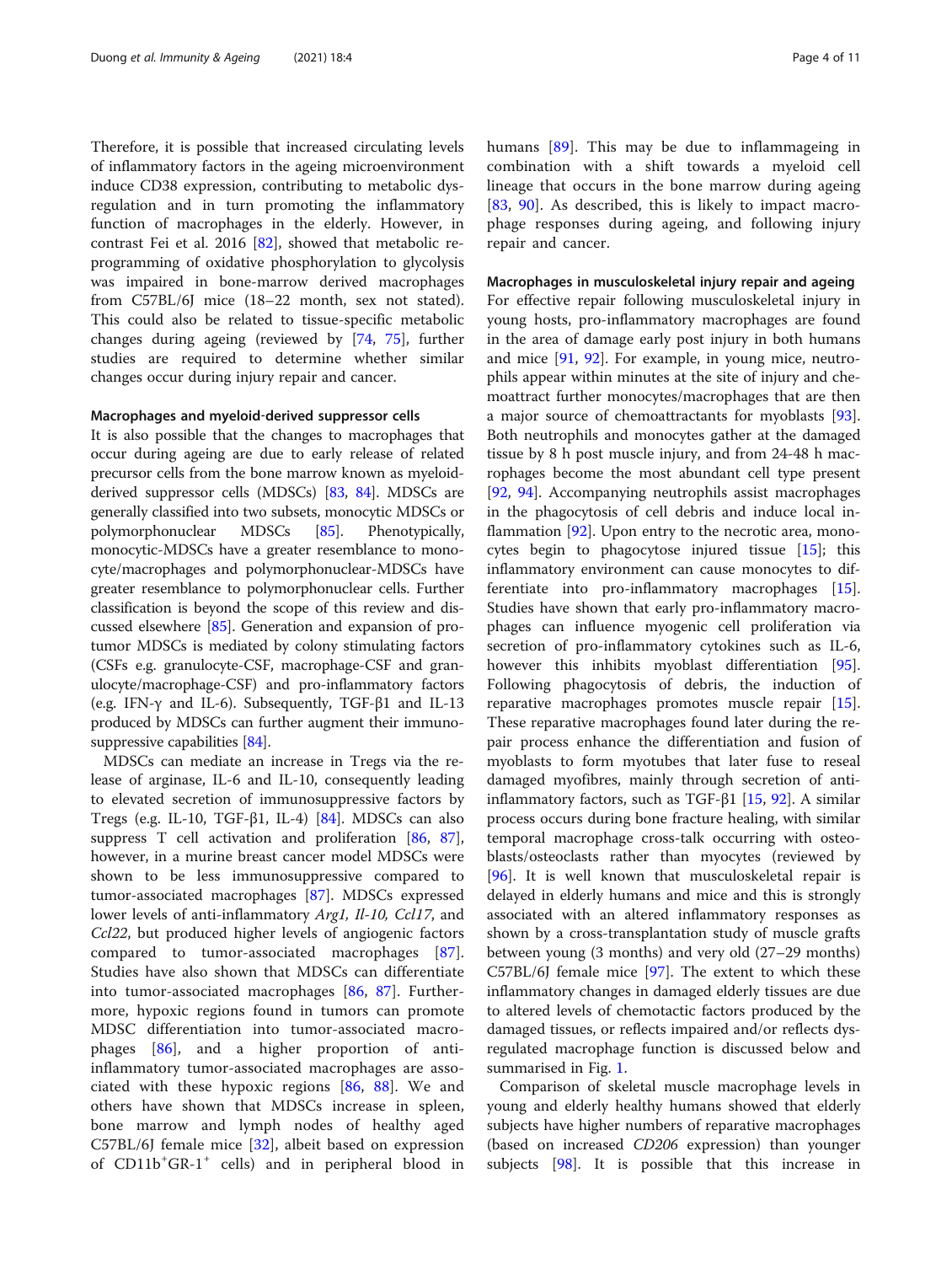<span id="page-4-0"></span>

reparative macrophages is a compensatory response to increasing levels of skeletal muscle pro-inflammatory molecules (e.g. TNF) observed in muscles of elderly patients (81 years old) male compared to young patients (23 years old) [\[99](#page-9-0)], and in muscles from aged C57BL/6J male mice [\[100\]](#page-9-0). Interestingly, following cardiotoxininduced injury, aged male C57BL/6J mice (24 months) showed decreased infiltration of macrophages into damaged muscle [\[101](#page-9-0)], which was associated with decreased chemokine secretion (particularly interferon-gamma inducible protein-10). This is similar to the delayed inflammatory infiltration previously observed with crosstransplantation young-old studies in aged female C57BL/6J mice [[97\]](#page-9-0), suggesting that the ageing microenviroment impacts chemotaxis [\[102](#page-9-0)]. It is possible that macrophage dysregulation during ageing also impacts cross-talk with other key immune cells required for repair. For example, decreased Treg infiltration in muscle following cardiotoxin injury in aged C57BL/6J male mice (> 20 months) was also associated with delayed repair [[103\]](#page-9-0). Furthermore, reduced vascularity and increasing levels of fibrosis in the skeletal muscle are also thought to contribute to a dysregulated inflammatory response and reduced infiltration by macrophages in aged mice [[102\]](#page-9-0). In contrast, in a bone-fracture healing model, macrophages from aged C57BL/6J mice (24 months old, sex not stated) exhibited a heightened inflammatory signature and preventing macrophage infiltration improved healing outcomes [[104](#page-9-0)]. This is similar to the heightened

inflammatory signature observed in elderly hip fracture patients and thought to be associated with dysregulated inflammatory monocyte/macrophages [[66,](#page-8-0) [105\]](#page-9-0).

## Macrophages in cancer and ageing

Macrophages can make up a large percentage of the tumor burden and are generally associated with poor prognosis [\[106](#page-9-0), [107\]](#page-9-0). It has been proposed that the macrophage activation states required for injury repair are similar to those seen in cancer and cancer has been described as "the wound that does not heal" [[108](#page-9-0)]. Whilst few studies have investigated macrophage function and their influence on other immune cells in cancer in the elderly, we may be able to draw parallels from the injury repair studies described above (summarised in Fig. 1). For example, tumor evolution starts with chronic inflammation wherein pro-inflammatory macrophages producing free radical species and nitric oxide promote neoplastic transformation [\[5](#page-7-0), [6\]](#page-7-0). Monocytes and monocyte-derived macrophages can be recruited to tumors in response to chemotactic signals, such as CSF-1 [[109,](#page-9-0) [110\]](#page-9-0), CCL2 [\[110](#page-9-0)–[112\]](#page-9-0) and CCL5 [[112\]](#page-9-0) released by tumor cells and stroma [\[113](#page-9-0)]. Once established, tumorderived factors drive macrophages towards an immunosuppressive phenotype mediated through IL-4, IL-10 and TGF-β release [[5,](#page-7-0) [6](#page-7-0)] similar to reparative macrophages during injury repair [[92\]](#page-9-0). Similarly, during initial stages of lung carcinogenesis in mice, tumor-associated macrophages were mainly pro-inflammatory (expressing IL-12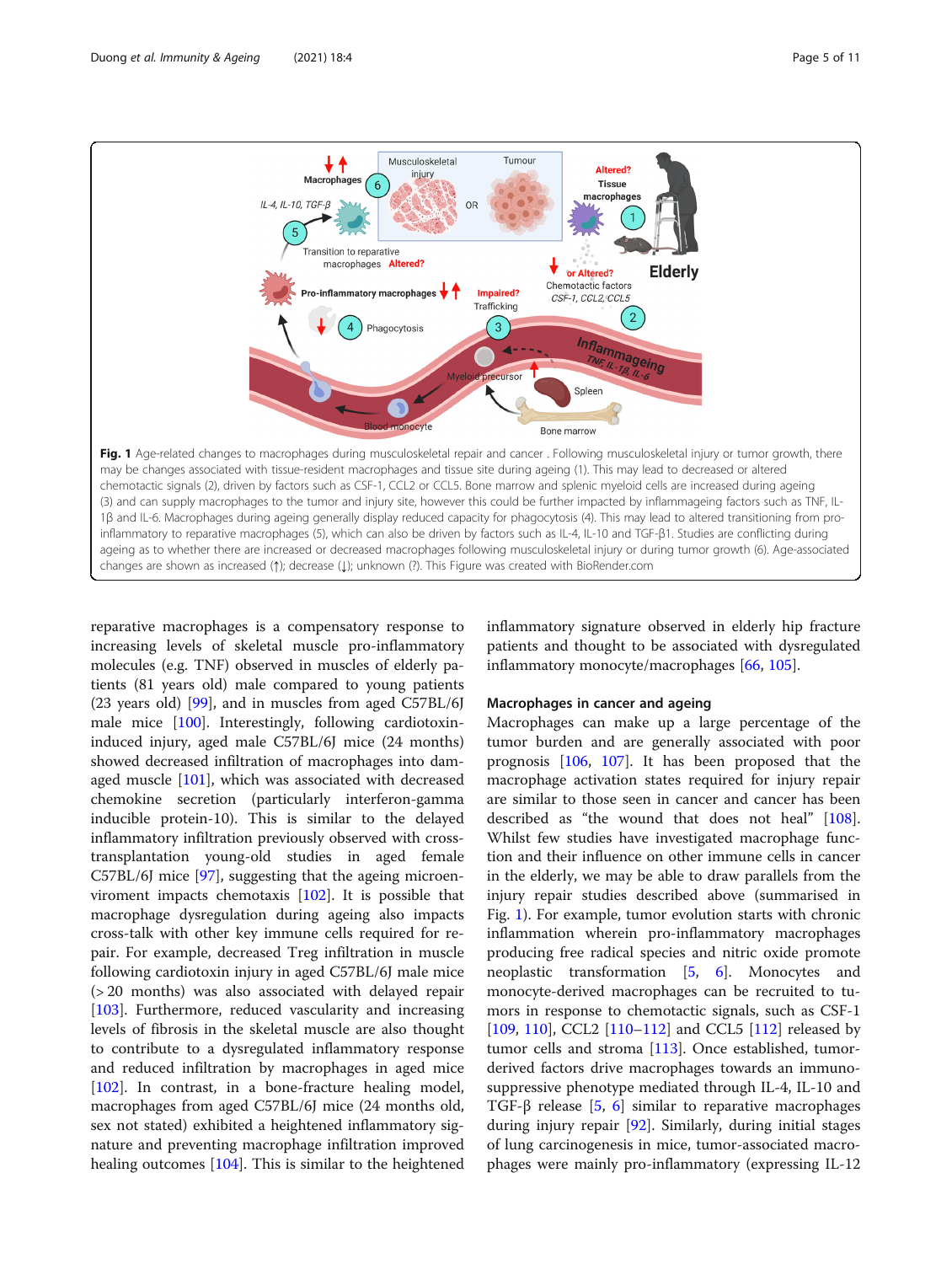and IL-1β), and later transitioned to promote angiogenesis and tumor growth [[114\]](#page-9-0). We have also previously observed a similar (albeit "incomplete") shift in macrophage phenotype (based on expression of TNF and IL-10) during tumor growth in young female C57BL/6J mice with mesothelioma tumors [\[115](#page-9-0)].

Previous studies suggest that macrophages provide further support for tumor growth in the aged microenvironment. For example, peritoneal macrophages from aged (24 months) male and female C57BL/6N mice have reduced direct anti-tumor cytotoxic activity [\[116](#page-9-0)]. Furthermore, we have shown that peritoneal macrophages that originate from either aged (26 months) C57BL/6J female mice or Balb/c female mice (18 months) stimulated with tumor-derived factors increased production of TGF-β1 and IL-4, relative to macrophages from young mice [\[32](#page-8-0), [53](#page-8-0)]. In a prostate cancer model, transcriptomic analysis of the tumor microenvironment revealed an increase in the expression of genes associated with protumorigenic macrophages, such as Arg1 Cd163, Mrc1, Retnla, Lyve1, in aged (20–24 months) compared to young male C57BL/6J mice [[117\]](#page-9-0). Similarly, in human prostate cancer there was an increase in expression of CD163, a monocyte and macrophage-specific scavenger receptor, in elderly patients which corresponded with poorer survival [\[117\]](#page-9-0).

Several studies have also shown that T cells and macrophages have altered function associated with ageing which correlates with tumor progression [[58,](#page-8-0) [118](#page-9-0), [119](#page-9-0)]. Tumor-associated macrophages displaying altered inflammatory function in the aged tumor microenvironment may influence subsequent recruitment of T cells [[120\]](#page-9-0). For example, Tregs have been shown to increase in lymphoid tissues of aged mice and humans, yet display decreased infiltration in tumors from elderly cancer patients [[121,](#page-9-0) [122](#page-9-0)]. Provinciali and his colleagues also reported decreased infiltration of CD4<sup>+</sup> and CD8<sup>+</sup> T cells in mammary adenocarcinoma from aged (21–24 months) male Balb/c mice compared to young mice [[119\]](#page-9-0). We have reported that  $CD8<sup>+</sup>$  T cells in aged (22– 24 months) tumor-bearing C57BL/6J female mice support tumor growth, suggesting that a shift towards a regulatory rather than cytotoxic phenotype occurs during ageing  $[123]$  $[123]$ . This could be due to cross-talk with macrophages as we have also recently shown that macrophages impair cytotoxic T lymphocyte function in vivo in the draining lymph nodes and tumor site of aged (20–24 months) tumor-bearing C57BL/6J female mice during immunotherapy [[58\]](#page-8-0). Finally, in a mouse mammary adenocarcinoma model, MDSCs were associated with increased tumor susceptibility in aged (12 months) female BXD12 mice [[124\]](#page-10-0). Depletion of MDSCs slowed tumor growth and partially restored T cell activity [\[124](#page-10-0)].

# Potential for targeting macrophages during ageing and age-related diseases

Targeting of inflammation as a therapeutic approach accords with the interdisciplinary field of geroscience that aims to maintain and extend the duration of the healthy lifespan, as a strategy to reduce the impact of age-related conditions [\[125](#page-10-0)]. However, few studies have examined direct targeting of macrophages in the elderly as a therapeutic intervention to improve the outcomes of various chronic age-related diseases (summarised in Fig. [2](#page-6-0)), such as cancer and delayed tissue repair. A critical consideration is whether the chosen drug(s) target elderly cells with the same efficacy as seen in young hosts (considering that many pre-clinical studies are carried out using young adult animal models). For example, the elderly are often excluded from clinical trials due to reduced kidney and liver function which could impact drug pharmacokinetics and efficacy [[126\]](#page-10-0) yet the elderly might be a likely future target population for this drug intervention.

Recent studies in humans and mice that focussed on targeting tumor-associated macrophage infiltration via blockade of colony stimulating factor-1 receptor (CSF-1R) have shown promise [\[6](#page-7-0), [127\]](#page-10-0). Yet downstream MAPK signalling is altered in elderly-derived macrophages, which could impact efficacy of CSF-1R inhibition in the elderly [[59\]](#page-8-0). Furthermore, in healthy and tumor-bearing aged female C57BL/6J mice (20–23 months) we have observed downregulation and internalisation of CSF-1R on monocytes/macrophages (unpublished observations). It is possible that altered or reduced CSF-1R targeting in the elderly results in partial macrophage depletion which is beneficial in the aged setting. For example, in proof-of-principle studies we have shown that targeted, partial depletion of macrophages by anti-F4/80 antibody (approximately 40% reduction of F4/80<sup>hi</sup> cells only) in aged tumor-bearing female C57BL/6J mice (20–24 months) improved response to IL-2/anti-CD40 immunotherapy, i.e. increased cytotoxic lymphocyte activity, reduced treatment-associated cachexia and tumor regression [[58](#page-8-0)]. However, the same treatment worsened anti-tumor responses in young mice when macrophages were no longer present, highlighting the different roles of macrophages in antitumor responses in the ageing host.

Studies have suggested that compensatory regulatory mechanisms may exist in the elderly microenvironment [[128\]](#page-10-0), potentially due to inflammageing [[90](#page-9-0)]. For example, following musculoskeletal injury in CCR2 deficient mice, decreasing pro-inflammatory monocyte/ macrophages infiltration led to an increased proinflammatory microenvironment [[129](#page-10-0)]. This could be counteracted by administration of reparative cytokines, as improved musculoskeletal repair was observed by administration of growth differentiation factor 3 in aged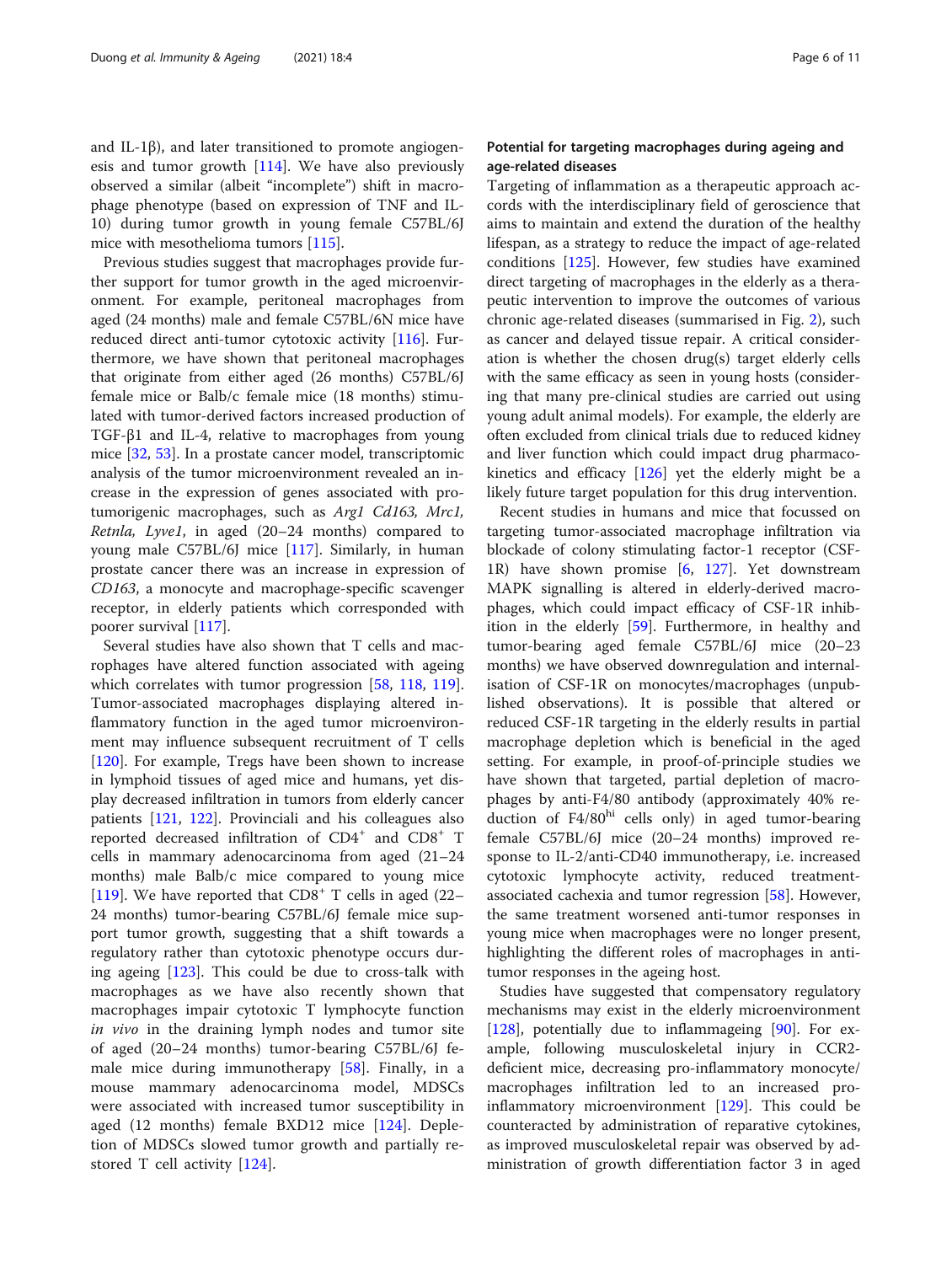<span id="page-6-0"></span>

male C57BL/6J mice following cardiotoxin-induced injury (23 months old, [\[130](#page-10-0)]. Targeting recruitment of myeloid cells via CXCR2 can reduce infiltration of immature MDSCs [[131](#page-10-0)]. Similarly, studies in young tumor-bearing mice have targeted MDSCs via all-trans retinoic acid leading to maturation of myeloid cells and downregulation of secreted factors such as reactive oxygen species via an ERK1/2 dependent mechanism [\[132](#page-10-0)]. However, this signalling pathway may also be impaired in MDSCs from aged mice, along with PI3K signalling [[133\]](#page-10-0). Interestingly, depletion of MDSCs in aged (17–19 months, sex not stated) but not young C57BL/6J mice slowed tumor growth [\[128\]](#page-10-0). Furthermore, depletion of Treg cells in tumor-bearing mice led to a subsequent increase in MDSCs in aged but not young C57BL/6J mice [\[128](#page-10-0)], highlighting complex immune-mediated compensatory mechanisms that may exist in the elderly microenvironment.

Targeting of inflammageing via TNF blockade was effective in restoring responses to cancer immunotherapy [[55\]](#page-8-0) and as a strategy to reduce infection in aged mice [[56\]](#page-8-0). Both of these studies showed that age-associated TNF was associated with dysregulated macrophage function in the aged mice. Similarly, young to old heterochronic parabiosis experiments or transfer of serum/ plasma/blood products have been an effective strategy to dampen inflammageing and improve function in aged mice [[134](#page-10-0)–[136](#page-10-0)]. Also, as described above genetic ablation or pharmaceutical inhibition of CD38 can reverse mitochondrial dysfunction and improve inflammageing in aged (22–26 months) C57BL/6J male mice [[74,](#page-8-0) [81](#page-9-0)]. Other strategies to broadly reduce inflammageing also include targeting of senescent cells and the mammalian target of rapamycin pathway, (reviewed in [\[137\]](#page-10-0). However, few studies have examined the direct impact of using senolytics or rapamycin to target macrophage function in age-related diseases. It is possible that reduction of inflammageing, rather than complete inhibition [\[137](#page-10-0), [138](#page-10-0)], could be an effective strategy to modulate macrophage function in the elderly. This was highlighted in a recent study where elevated MAPK in elderly monocytes led to reduced efferocytosis and an increased pro-inflammatory response in a dermal model of acute inflammation in elderly humans [[139\]](#page-10-0). Targeted reduction of MAPK in elderly monocytes, by using an oral p38 inhibitor, led to an increase in pro-resolving monocyte/macrophages and improved recovery in elderly patients [\[139](#page-10-0)].

# Conclusions

It is possible that in the elderly due to the inflammageing microenvironment, compensatory regulatory mechanisms exist which subsequently delay repair following injury and promote tumor growth. This could further impact drugs designed to target inflammatory and regulatory immune cell subsets, including macrophages, for clinical use in elderly humans. This is of particular importance given the number of studies which suggest that overcompensation of immune responses potentially leads to immune dysregulation during ageing. As highlighted above, further studies are required to understand the cross-talk between macrophages and other immune cells during ageing, along with the impact of tissue-specific changes and sex on macrophage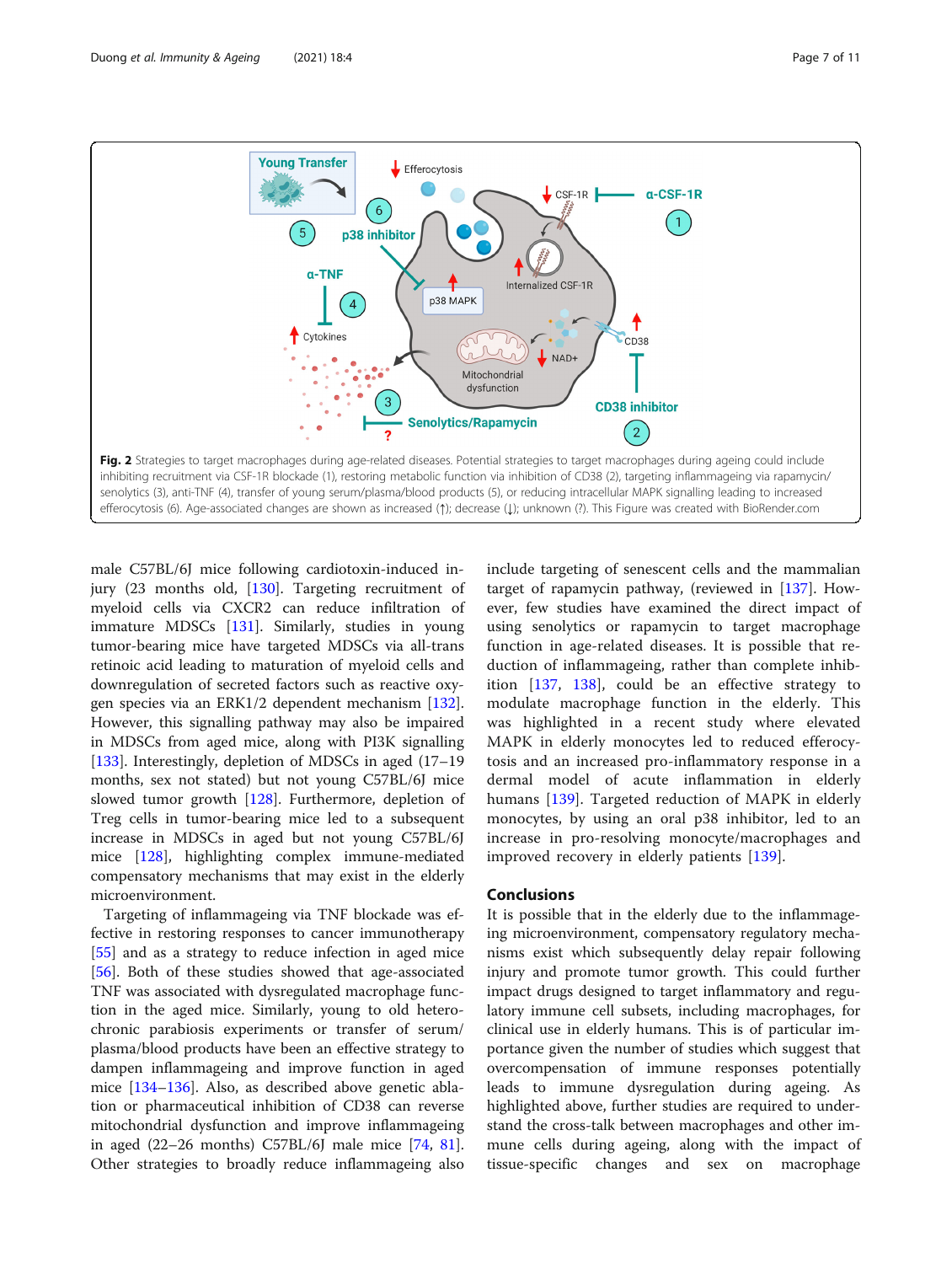<span id="page-7-0"></span>responses following musculoskeletal injury and cancer. Whilst recent studies have described changes to macrophages during healthy ageing, it is clear that further studies are required to elucidate the underlying mechanisms behind changes to macrophage function, in both lymphoid and other tissues, during age-related diseases and co-morbidities.

#### **Abbreviations**

CCL: C-C motif ligand; CCR2: C-C chemokine receptor 2; CSF-1: Colony stimulating factor-1; CSF-1R: Colony stimulating factor-1 receptor; CXCL: C-X-C motif ligand; CXCR2: C-X-C chemokine receptor 2; IFN-γ: Interferon-gamma; IL: Interleukin; JAK: Janus kinase; LPS: Lipopolysaccharide; MAPK: Mitogenactivated protein kinases; MDSCs: Myeloid-derived suppressor cells; NAD: nicotinamide adenine dinucleotide; STAT: Signal transducers and activators of transcription; TGF-β1: Transforming growth factor-beta1; TNF: Tumor necrosis factor; Tregs: Regulatory CD4<sup>+</sup> T cells

#### Acknowledgements

Not applicable.

#### Authors' contributions

All authors contributed to writing, reviewing and editing the manuscript. The author(s) read and approved the final manuscript.

#### Funding

This work was supported by a project grant from the National Health and Medical Research Council of Australia (CJ, HGR, DED, MDG, DJN), a project grant from Cancer Council WA (CJ, DJN) and PhD top up scholarship from Cancer Council WA (LD).

#### Availability of data and materials

Not applicable.

Ethics approval and consent to participate

Not applicable.

#### Consent for publication

Not applicable.

#### Conmpeting interests

The authors declare they have no competing interests.

#### Author details

<sup>1</sup>Curtin Medical School, Curtin Health Innovation Research Institute, Faculty of Health Sciences, Curtin University, Kent Street, 6102 Bentley, Western Australia, Australia. <sup>2</sup>School of Biomedical Sciences, University of Western Australia, 6009 Nedlands, Western Australia, Australia. <sup>3</sup>School of Human Sciences, University of Western Australia, 6009 Nedlands, Western Australia, Australia.

## Received: 7 September 2020 Accepted: 1 January 2021 Published online: 13 January 2021

#### References

- 1. Murray PJ, Wynn TA. Protective and pathogenic functions of macrophage subsets. Nat Rev Immunol. 2011;11(11):723–37.
- Wynn TA, Chawla A, Pollard JW. Macrophage biology in development, homeostasis and disease. Nature. 2013;496(7446):445–55.
- 3. Kale A, Sharma A, Stolzing A, Desprez PY, Campisi J. Role of immune cells in the removal of deleterious senescent cells. Immun Ageing. 2020;17:16.
- 4. Gordon S, Pluddemann A, Martinez Estrada F. Macrophage heterogeneity in tissues: phenotypic diversity and functions. Immunol Rev. 2014;262(1):36–55.
- 5. Locati M, Curtale G, Mantovani A. Diversity, Mechanisms, and Significance of Macrophage Plasticity. Annu Rev Pathol. 2020;15:123–47.
- 6. Cassetta L, Pollard JW. Targeting macrophages: therapeutic approaches in cancer. Nat Rev Drug Discov. 2018;17(12):887–904.
- 7. Guilliams M, van de Laar L. A Hitchhiker's Guide to Myeloid Cell Subsets: Practical Implementation of a Novel Mononuclear Phagocyte Classification System. Front Immunol. 2015;6:406.
- 8. Murray PJ, Allen JE, Biswas SK, Fisher EA, Gilroy DW, Goerdt S, et al. Macrophage activation and polarization: nomenclature and experimental guidelines. Immunity. 2014;41(1):14–20.
- 9. Mosser DM, Edwards JP. Exploring the full spectrum of macrophage activation. Nat Rev Immunol. 2008;8(12):958–69.
- 10. Nahrendorf M, Swirski FK. Abandoning M1/M2 for a Network Model of Macrophage Function. Circ Res. 2016;119(3):414–7.
- 11. Medzhitov R, Janeway C. Jr. Innate immune recognition: mechanisms and pathways. Immunol Rev. 2000;173:89–97.
- 12. Andersson U, Wang H, Palmblad K, Aveberger AC, Bloom O, Erlandsson-Harris H, et al. High mobility group 1 protein (HMG-1) stimulates proinflammatory cytokine synthesis in human monocytes. J Exp Med. 2000; 192(4):565–70.
- 13. Mantovani A, Sica A, Sozzani S, Allavena P, Vecchi A, Locati M. The chemokine system in diverse forms of macrophage activation and polarization. Trends Immunol. 2004;25(12):677–86.
- 14. Wynn TA, Vannella KM. Macrophages in Tissue Repair, Regeneration, and Fibrosis. Immunity. 2016;44(3):450–62.
- 15. Arnold L, Henry A, Poron F, Baba-Amer Y, van Rooijen N, Plonquet A, et al. Inflammatory monocytes recruited after skeletal muscle injury switch into antiinflammatory macrophages to support myogenesis. J Exp Med. 2007; 204(5):1057–69.
- 16. Liu G, Ma H, Qiu L, Li L, Cao Y, Ma J, et al. Phenotypic and functional switch of macrophages induced by regulatory CD4 + CD25 + T cells in mice. Immunol Cell Biol. 2011;89(1):130–42.
- 17. Panduro M, Benoist C, Mathis D. Treg cells limit IFN-gamma production to control macrophage accrual and phenotype during skeletal muscle regeneration. Proc Natl Acad Sci U S A. 2018;115(11): E2585-E93.
- 18. Burzyn D, Kuswanto W, Kolodin D, Shadrach JL, Cerletti M, Jang Y, et al. A special population of regulatory T cells potentiates muscle repair. Cell. 2013; 155(6):1282–95.
- 19. Villalta SA, Rosenthal W, Martinez L, Kaur A, Sparwasser T, Tidball JG, et al. Regulatory T cells suppress muscle inflammation and injury in muscular dystrophy. Sci Transl Med. 2014;6(258):258ra142.
- 20. Chazaud B. Inflammation and Skeletal Muscle Regeneration: Leave It to the Macrophages! Trends Immunol. 2020;41(6):481–92.
- 21. Oprescu SN, Yue F, Qiu J, Brito LF, Kuang S. Temporal Dynamics and Heterogeneity of Cell Populations during Skeletal Muscle Regeneration. iScience. 2020;23(4):100993.
- 22. Watanabe S, Alexander M, Misharin AV, Budinger GRS. The role of macrophages in the resolution of inflammation. J Clin Invest. 2019;129(7): 2619–28.
- 23. Donnelly RP, Dickensheets H, Finbloom DS. The interleukin-10 signal transduction pathway and regulation of gene expression in mononuclear phagocytes. J Interferon Cytokine Res. 1999;19(6):563–73.
- 24. Aprahamian T, Takemura Y, Goukassian D, Walsh K. Ageing is associated with diminished apoptotic cell clearance in vivo. Clin Exp Immunol. 2008; 152(3):448–55.
- 25. Arnardottir HH, Dalli J, Colas RA, Shinohara M, Serhan CN. Aging delays resolution of acute inflammation in mice: reprogramming the host response with novel nano-proresolving medicines. J Immunol. 2014;193(8): 4235–44.
- 26. Ginhoux F, Jung S. Monocytes and macrophages: developmental pathways and tissue homeostasis. Nat Rev Immunol. 2014;14(6):392–404.
- 27. Yona S, Kim KW, Wolf Y, Mildner A, Varol D, Breker M, et al. Fate mapping reveals origins and dynamics of monocytes and tissue macrophages under homeostasis. Immunity. 2013;38(1):79–91.
- 28. Ginhoux F, Greter M, Leboeuf M, Nandi S, See P, Gokhan S, et al. Fate mapping analysis reveals that adult microglia derive from primitive macrophages. Science. 2010;330(6005):841–5.
- 29. Schulz C, Gomez Perdiguero E, Chorro L, Szabo-Rogers H, Cagnard N, Kierdorf K, et al. A lineage of myeloid cells independent of Myb and hematopoietic stem cells. Science. 2012;336(6077):86–90.
- 30. Epelman S, Lavine KJ, Randolph GJ. Origin and functions of tissue macrophages. Immunity. 2014;41(1):21–35.
- 31. Davies LC, Jenkins SJ, Allen JE, Taylor PR. Tissue-resident macrophages. Nat Immunol. 2013;14(10):986–95.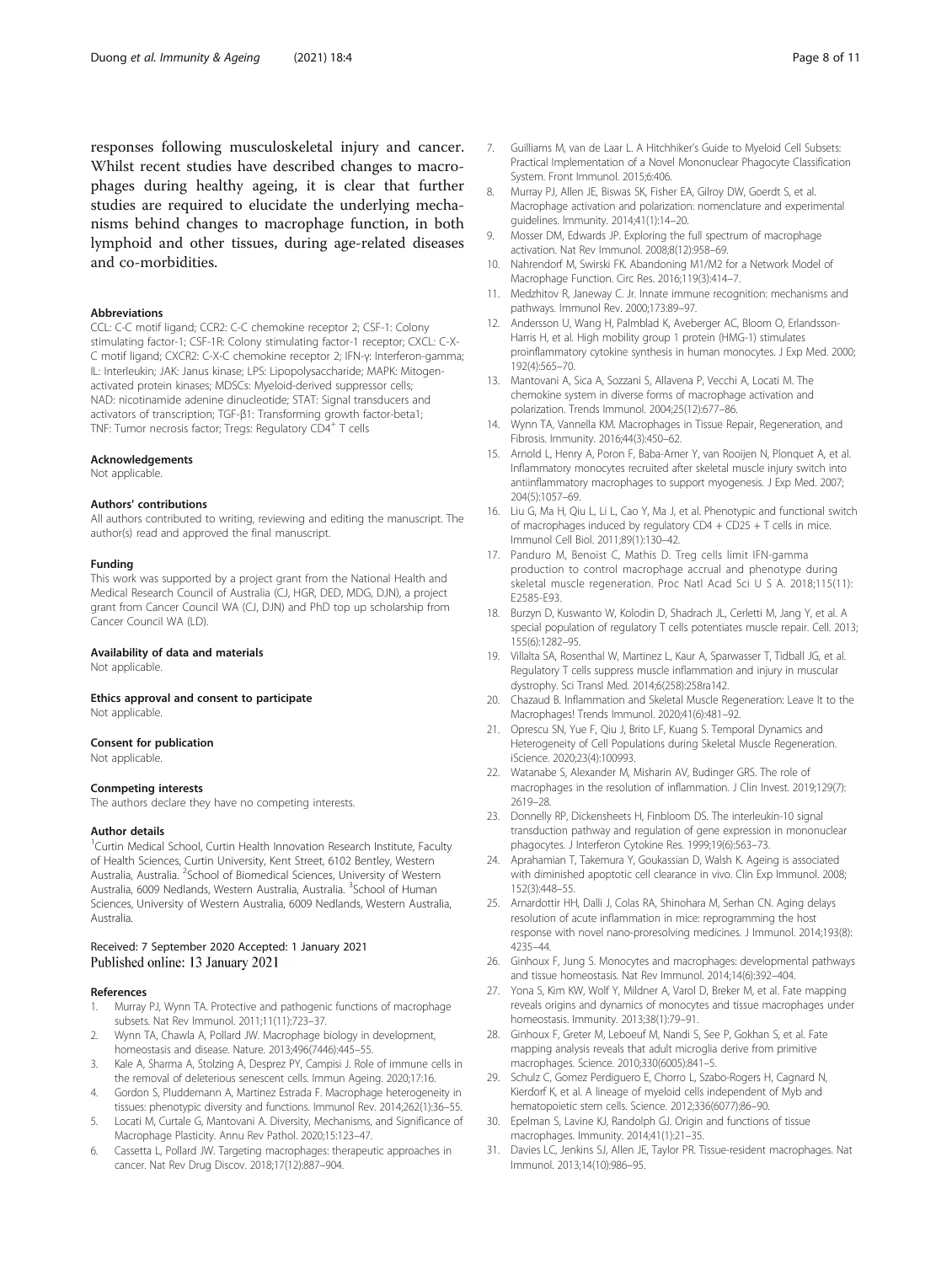- <span id="page-8-0"></span>32. Jackaman C, Radley-Crabb HG, Soffe Z, Shavlakadze T, Grounds MD, Nelson DJ. Targeting macrophages rescues age-related immune deficiencies in C57BL/6J geriatric mice. Aging Cell. 2013;12(3):345–57.
- 33. Cortez-Retamozo V, Etzrodt M, Newton A, Rauch PJ, Chudnovskiy A, Berger C, et al. Origins of tumor-associated macrophages and neutrophils. Proc Natl Acad Sci U S A. 2012;109(7):2491–6.
- 34. Sun D, Martinez CO, Ochoa O, Ruiz-Willhite L, Bonilla JR, Centonze VE, et al. Bone marrow-derived cell regulation of skeletal muscle regeneration. FASEB J. 2009;23(2):382–95.
- 35. Kelly J, Ali Khan A, Yin J, Ferguson TA, Apte RS. Senescence regulates macrophage activation and angiogenic fate at sites of tissue injury in mice. J Clin Invest. 2007;117(11):3421–6.
- 36. Gomez CR, Hirano S, Cutro BT, Birjandi S, Baila H, Nomellini V, et al. Advanced age exacerbates the pulmonary inflammatory response after lipopolysaccharide exposure. Crit Care Med. 2007;35(1):246–51.
- 37. Wang Y, Wehling-Henricks M, Samengo G, Tidball JG. Increases of M2a macrophages and fibrosis in aging muscle are influenced by bone marrow aging and negatively regulated by muscle-derived nitric oxide. Aging Cell. 2015;14(4):678–88.
- 38. Norden DM, Godbout JP. Review: microglia of the aged brain: primed to be activated and resistant to regulation. Neuropathol Appl Neurobiol. 2013; 39(1):19–34.
- 39. Fontana L, Zhao E, Amir M, Dong H, Tanaka K, Czaja MJ. Aging promotes the development of diet-induced murine steatohepatitis but not steatosis. Hepatology. 2013;57(3):995–1004.
- 40. Lumeng CN, Liu J, Geletka L, Delaney C, Delproposto J, Desai A, et al. Aging is associated with an increase in T cells and inflammatory macrophages in visceral adipose tissue. J Immunol. 2011;187(12):6208–16.
- 41. Birjandi SZ, Ippolito JA, Ramadorai AK, Witte PL. Alterations in marginal zone macrophages and marginal zone B cells in old mice. J Immunol. 2011; 186(6):3441–51.
- 42. Tomay F, Wells K, Duong L, Tsu JW, Dye DE, Radley-Crabb HG, et al. Aged neutrophils accumulate in lymphoid tissues from healthy elderly mice and infiltrate T- and B-cell zones. Immunol Cell Biol. 2018;96(8):831–40.
- 43. Hefendehl JK, Neher JJ, Suhs RB, Kohsaka S, Skodras A, Jucker M. Homeostatic and injury-induced microglia behavior in the aging brain. Aging Cell. 2014;13(1):60–9.
- 44. Ganguly P, El-Jawhari JJ, Giannoudis PV, Burska AN, Ponchel F, Jones EA. Age-related Changes in Bone Marrow Mesenchymal Stromal Cells: A Potential Impact on Osteoporosis and Osteoarthritis Development. Cell Transplant. 2017;26(9):1520–9.
- 45. Klein SL, Flanagan KL. Sex differences in immune responses. Nat Rev Immunol. 2016;16(10):626–38.
- 46. Verthelyi D. Female's heightened immune status: estrogen, T cells, and inducible nitric oxide synthase in the balance. Endocrinology. 2006;147(2): 659–61.
- Zore T, Palafox M, Reue K. Sex differences in obesity, lipid metabolism, and inflammation-A role for the sex chromosomes? Mol Metab. 2018;15:35–44.
- 48. Marquez EJ, Chung CH, Marches R, Rossi RJ, Nehar-Belaid D, Eroglu A, et al. Sexual-dimorphism in human immune system aging. Nat Commun. 2020; 11(1):751.
- 49. Al-Attar A, Presnell SR, Peterson CA, Thomas DT, Lutz CT. The effect of sex on immune cells in healthy aging: Elderly women have more robust natural killer lymphocytes than do elderly men. Mech Ageing Dev. 2016;156:25–33.
- 50. Barcena de Arellano ML, Pozdniakova S, Kuhl AA, Baczko I, Ladilov Y, Regitz-Zagrosek V. Sex differences in the aging human heart: decreased sirtuins, pro-inflammatory shift and reduced anti-oxidative defense. Aging. 2019; 11(7):1918–33.
- 51. Mangold CA, Wronowski B, Du M, Masser DR, Hadad N, Bixler GV, et al. Sexually divergent induction of microglial-associated neuroinflammation with hippocampal aging. J Neuroinflammation. 2017;14(1):141.
- 52. Bain CC, Gibson DA, Steers NJ, Boufea K, Louwe PA, Doherty C, et al. Rate of replenishment and microenvironment contribute to the sexually dimorphic phenotype and function of peritoneal macrophages. Sci Immunol. 2020;5(48).
- 53. Jackaman C, Dye DE, Nelson DJ. IL-2/CD40-activated macrophages rescue age and tumor-induced T cell dysfunction in elderly mice. Age (Dordr). 2014;36(3):9655.
- 54. Smallwood HS, Lopez-Ferrer D, Squier TC. Aging enhances the production of reactive oxygen species and bactericidal activity in peritoneal macrophages by upregulating classical activation pathways. Biochemistry. 2011;50(45):9911–22.
- 55. Bouchlaka MN, Sckisel GD, Chen M, Mirsoian A, Zamora AE, Maverakis E, et al. Aging predisposes to acute inflammatory induced pathology after tumor immunotherapy. J Exp Med. 2013;210(11):2223–37.
- 56. Thevaranjan N, Puchta A, Schulz C, Naidoo A, Szamosi JC, Verschoor CP, et al. Age-Associated Microbial Dysbiosis Promotes Intestinal Permeability, Systemic Inflammation, and Macrophage Dysfunction. Cell Host Microbe. 2018;23(4):570.
- 57. Mahbub S, Deburghgraeve CR, Kovacs EJ. Advanced age impairs macrophage polarization. J Interferon Cytokine Res. 2012;32(1):18–26.
- 58. Duong L, Radley-Crabb HG, Gardner JK, Tomay F, Dye DE, Grounds MD, et al. Macrophage Depletion in Elderly Mice Improves Response to Tumor Immunotherapy, Increases Anti-tumor T Cell Activity and Reduces Treatment-Induced Cachexia. Front Genet. 2018;9:526.
- 59. Boehmer ED, Goral J, Faunce DE, Kovacs EJ. Age-dependent decrease in Toll-like receptor 4-mediated proinflammatory cytokine production and mitogen-activated protein kinase expression. J Leukoc Biol. 2004;75(2):342–9.
- 60. Ifrim DC, Quintin J, Joosten LA, Jacobs C, Jansen T, Jacobs L, et al. Trained immunity or tolerance: opposing functional programs induced in human monocytes after engagement of various pattern recognition receptors. Clin Vaccine Immunol. 2014;21(4):534–45.
- 61. Netea MG, Joosten LA, Latz E, Mills KH, Natoli G, Stunnenberg HG, et al. Trained immunity: A program of innate immune memory in health and disease. Science. 2016;352(6284):aaf1098.
- 62. Christ A, Gunther P, Lauterbach MAR, Duewell P, Biswas D, Pelka K, et al. Western Diet Triggers NLRP3-Dependent Innate Immune Reprogramming. Cell. 2018;172(1–2):162 – 75 e14..
- 63. Kleinnijenhuis J, Quintin J, Preijers F, Joosten LA, Ifrim DC, Saeed S, et al. Bacille Calmette-Guerin induces NOD2-dependent nonspecific protection from reinfection via epigenetic reprogramming of monocytes. Proc Natl Acad Sci U S A. 2012;109(43):17537–42.
- 64. Wendeln AC, Degenhardt K, Kaurani L, Gertig M, Ulas T, Jain G, et al. Innate immune memory in the brain shapes neurological disease hallmarks. Nature. 2018;556(7701):332–8.
- 65. Yao Y, Jeyanathan M, Haddadi S, Barra NG, Vaseghi-Shanjani M, Damjanovic D, et al. Induction of Autonomous Memory Alveolar Macrophages Requires T Cell Help and Is Critical to Trained Immunity. Cell. 2018;175(6):1634-50 e17.
- 66. Fulop T, Dupuis G, Baehl S, Le Page A, Bourgade K, Frost E, et al. From inflamm-aging to immune-paralysis: a slippery slope during aging for immune-adaptation. Biogerontology. 2016;17(1):147–57.
- 67. Franceschi C, Salvioli S, Garagnani P, de Eguileor M, Monti D, Capri M. Immunobiography and the Heterogeneity of Immune Responses in the Elderly: A Focus on Inflammaging and Trained Immunity. Front Immunol. 2017;8:982.
- 68. Huang J, Xie Y, Sun X, Zeh HJ 3rd, Kang R, Lotze MT, et al. DAMPs, ageing, and cancer: The 'DAMP Hypothesis'. Ageing Res Rev. 2015;24(Pt A):3–16.
- 69. Mitroulis I, Ruppova K, Wang B, Chen LS, Grzybek M, Grinenko T, et al. Modulation of Myelopoiesis Progenitors Is an Integral Component of Trained Immunity. Cell. 2018;172(1–2):147 – 61 e12.
- 70. Galvan-Pena S, O'Neill LA. Metabolic reprograming in macrophage polarization. Front Immunol. 2014;5:420.
- 71. Van den Bossche J, O'Neill LA, Menon D. Macrophage Immunometabolism: Where Are We (Going)? Trends Immunol. 2017;38(6):395–406.
- 72. Viola A, Munari F, Sanchez-Rodriguez R, Scolaro T, Castegna A. The Metabolic Signature of Macrophage Responses. Front Immunol. 2019; 10:1462.
- 73. Wang F, Zhang S, Vuckovic I, Jeon R, Lerman A, Folmes CD, et al. Glycolytic Stimulation Is Not a Requirement for M2 Macrophage Differentiation. Cell Metab. 2018;28(3):463–75. e4.
- 74. Yarbro JR, Emmons RS, Pence BD. Macrophage Immunometabolism and Inflammaging: Roles of Mitochondrial Dysfunction, Cellular Senescence, CD38, and NAD. Immunometabolism. 2020;2(3):e200026.
- 75. van Beek AA, Van den Bossche J, Mastroberardino PG, de Winther MPJ, Leenen PJM. Metabolic Alterations in Aging Macrophages: Ingredients for Inflammaging? Trends Immunol. 2019;40(2):113–27.
- 76. Camacho-Pereira J, Tarrago MG, Chini CCS, Nin V, Escande C, Warner GM, et al. CD38 Dictates Age-Related NAD Decline and Mitochondrial Dysfunction through an SIRT3-Dependent Mechanism. Cell Metab. 2016; 23(6):1127–39.
- 77. Gomes AP, Price NL, Ling AJ, Moslehi JJ, Montgomery MK, Rajman L, et al. Declining NAD(+) induces a pseudohypoxic state disrupting nuclearmitochondrial communication during aging. Cell. 2013;155(7):1624–38.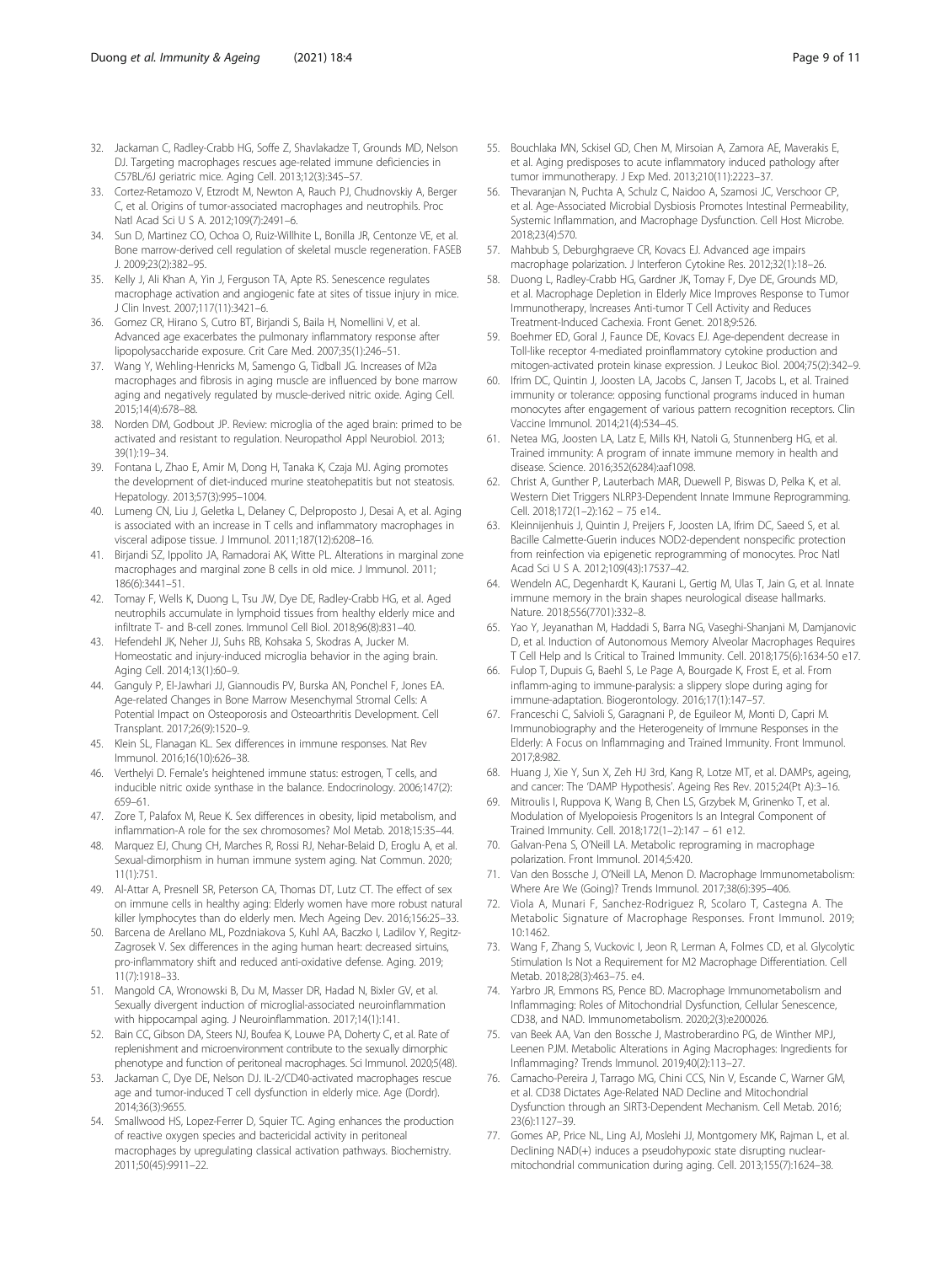- <span id="page-9-0"></span>78. Fang EF, Lautrup S, Hou Y, Demarest TG, Croteau DL, Mattson MP, et al. NAD(+) in Aging: Molecular Mechanisms and Translational Implications. Trends Mol Med. 2017;23(10):899–916.
- 79. Minhas PS, Liu L, Moon PK, Joshi AU, Dove C, Mhatre S, et al. Macrophage de novo NAD(+) synthesis specifies immune function in aging and inflammation. Nat Immunol. 2019;20(1):50–63.
- 80. Amici SA, Young NA, Narvaez-Miranda J, Jablonski KA, Arcos J, Rosas L, et al. CD38 Is Robustly Induced in Human Macrophages and Monocytes in Inflammatory Conditions. Front Immunol. 2018;9:1593.
- 81. Tarrago MG, Chini CCS, Kanamori KS, Warner GM, Caride A, de Oliveira GC, et al. A Potent and Specific CD38 Inhibitor Ameliorates Age-Related Metabolic Dysfunction by Reversing Tissue NAD(+) Decline. Cell Metab. 2018;27(5):1081–95 e10.
- 82. Fei F, Lee KM, McCarry BE, Bowdish DM. Age-associated metabolic dysregulation in bone marrow-derived macrophages stimulated with lipopolysaccharide. Sci Rep. 2016;6:22637.
- 83. Flores RR, Clauson CL, Cho J, Lee BC, McGowan SJ, Baker DJ, et al. Expansion of myeloid-derived suppressor cells with aging in the bone marrow of mice through a NF-kappaB-dependent mechanism. Aging Cell. 2017;16(3):480–7.
- 84. Gabrilovich DI, Nagaraj S. Myeloid-derived suppressor cells as regulators of the immune system. Nat Rev Immunol. 2009;9(3):162–74.
- 85. Bronte V, Brandau S, Chen SH, Colombo MP, Frey AB, Greten TF, et al. Recommendations for myeloid-derived suppressor cell nomenclature and characterization standards. Nat Commun. 2016;7:12150.
- 86. Corzo CA, Condamine T, Lu L, Cotter MJ, Youn JI, Cheng P, et al. HIF-1alpha regulates function and differentiation of myeloid-derived suppressor cells in the tumor microenvironment. J Exp Med. 2010;207(11):2439–53.
- 87. Fang Z, Wen C, Chen X, Yin R, Zhang C, Wang X, et al. Myeloid-derived suppressor cell and macrophage exert distinct angiogenic and immunosuppressive effects in breast cancer. Oncotarget. 2017;8(33):54173–86.
- 88. Movahedi K, Laoui D, Gysemans C, Baeten M, Stange G, Van den Bossche J, et al. Different tumor microenvironments contain functionally distinct subsets of macrophages derived from Ly6C(high) monocytes. Cancer Res. 2010;70(14):5728–39.
- 89. Verschoor CP, Johnstone J, Millar J, Dorrington MG, Habibagahi M, Lelic A, et al. Blood CD33(+)HLA-DR(-) myeloid-derived suppressor cells are increased with age and a history of cancer. J Leukoc Biol. 2013;93(4):633–7.
- 90. Salminen A. Activation of immunosuppressive network in the aging process. Ageing Res Rev. 2020;57:100998.
- 91. Saclier M, Cuvellier S, Magnan M, Mounier R, Chazaud B. Monocyte/ macrophage interactions with myogenic precursor cells during skeletal muscle regeneration. FEBS J. 2013;280(17):4118–30.
- 92. Tidball JG. Regulation of muscle growth and regeneration by the immune system. Nat Rev Immunol. 2017;17(3):165–78.
- 93. Robertson TA, Maley MA, Grounds MD, Papadimitriou JM. The role of macrophages in skeletal muscle regeneration with particular reference to chemotaxis. Exp Cell Res. 1993;207(2):321–31.
- 94. Lu H, Huang D, Ransohoff RM, Zhou L. Acute skeletal muscle injury: CCL2 expression by both monocytes and injured muscle is required for repair. FASEB J. 2011;25(10):3344–55.
- 95. Munoz-Canoves P, Scheele C, Pedersen BK, Serrano AL. Interleukin-6 myokine signaling in skeletal muscle: a double-edged sword? FEBS J. 2013; 280(17):4131–48.
- 96. Muire PJ, Mangum LH, Wenke JC. Time Course of Immune Response and Immunomodulation During Normal and Delayed Healing of Musculoskeletal Wounds. Front Immunol. 2020;11:1056.
- 97. Shavlakadze T, McGeachie J, Grounds MD. Delayed but excellent myogenic stem cell response of regenerating geriatric skeletal muscles in mice. Biogerontology. 2010;11(3):363–76.
- 98. Cui CY, Driscoll RK, Piao Y, Chia CW, Gorospe M, Ferrucci L. Skewed macrophage polarization in aging skeletal muscle. Aging Cell. 2019;18(6):e13032.
- 99. Greiwe JS, Cheng B, Rubin DC, Yarasheski KE, Semenkovich CF. Resistance exercise decreases skeletal muscle tumor necrosis factor alpha in frail elderly humans. FASEB J. 2001;15(2):475–82.
- 100. Wang Y, Welc SS, Wehling-Henricks M, Tidball JG. Myeloid cell-derived tumor necrosis factor-alpha promotes sarcopenia and regulates muscle cell fusion with aging muscle fibers. Aging Cell. 2018;17(6):e12828.
- 101. Zhang C, Cheng N, Qiao B, Zhang F, Wu J, Liu C, et al. Age-related decline of interferon-gamma responses in macrophage impairs satellite cell proliferation and regeneration. J Cachexia Sarcopenia Muscle. 2020.
- 102. Grounds MD. Therapies for sarcopenia and regeneration of old skeletal muscles: more a case of old tissue architecture than old stem cells. Bioarchitecture. 2014;4(3):81–7.
- 103. Kuswanto W, Burzyn D, Panduro M, Wang KK, Jang YC, Wagers AJ, et al. Poor Repair of Skeletal Muscle in Aging Mice Reflects a Defect in Local, Interleukin-33-Dependent Accumulation of Regulatory T Cells. Immunity. 2016;44(2):355–67.
- 104. Clark D, Brazina S, Yang F, Hu D, Hsieh CL, Niemi EC, et al. Age-related changes to macrophages are detrimental to fracture healing in mice. Aging Cell. 2020;19(3):e13112.
- 105. Larsen M, Bayard C, Lepetitcorps H, Cohen-Bittan J, Appay V, Boddaert J, et al. Elevated Neopterin Levels Predict Early Death in Older Hip-fracture Patients. EBioMedicine. 2017;26:157–64.
- 106. Zhang QW, Liu L, Gong CY, Shi HS, Zeng YH, Wang XZ, et al. Prognostic significance of tumor-associated macrophages in solid tumor: a metaanalysis of the literature. PLoS One. 2012;7(12):e50946.
- 107. Bingle L, Brown NJ, Lewis CE. The role of tumour-associated macrophages in tumour progression: implications for new anticancer therapies. J Pathol. 2002;196(3):254–65.
- 108. Dvorak HF. Tumors: wounds that do not heal-redux. Cancer Immunol Res. 2015;3(1):1–11.
- 109. Lin W, Xu D, Austin CD, Caplazi P, Senger K, Sun Y, et al. Function of CSF1 and IL34 in Macrophage Homeostasis, Inflammation, and Cancer. Front Immunol. 2019;10:2019.
- 110. Sica A, Mantovani A. Macrophage plasticity and polarization: in vivo veritas. J Clin Invest. 2012;122(3):787–95.
- 111. Nakatsumi H, Matsumoto M, Nakayama KI. Noncanonical Pathway for Regulation of CCL2 Expression by an mTORC1-FOXK1 Axis Promotes Recruitment of Tumor-Associated Macrophages. Cell Rep. 2017;21(9):2471–86.
- 112. Svensson S, Abrahamsson A, Rodriguez GV, Olsson AK, Jensen L, Cao Y, et al. CCL2 and CCL5 Are Novel Therapeutic Targets for Estrogen-Dependent Breast Cancer. Clin Cancer Res. 2015;21(16):3794–805.
- 113. Argyle D, Kitamura T. Targeting Macrophage-Recruiting Chemokines as a Novel Therapeutic Strategy to Prevent the Progression of Solid Tumors. Front Immunol. 2018;9:2629.
- 114. Zaynagetdinov R, Sherrill TP, Polosukhin VV, Han W, Ausborn JA, McLoed AG, et al. A critical role for macrophages in promotion of urethane-induced lung carcinogenesis. J Immunol. 2011;187(11):5703–11.
- 115. Jackaman C, Yeoh TL, Acuil ML, Gardner JK, Nelson DJ. Murine mesothelioma induces locally-proliferating IL-10(+)TNF-alpha(+)CD206(- )CX3CR1(+) M3 macrophages that can be selectively depleted by chemotherapy or immunotherapy. Oncoimmunology. 2016;5(6):e1173299.
- 116. Wallace PK, Eisenstein TK, Meissler JJ Jr, Morahan PS. Decreases in macrophage mediated antitumor activity with aging. Mech Ageing Dev. 1995;77(3):169–84.
- 117. Bianchi-Frias D, Damodarasamy M, Hernandez SA, Gil da Costa RM, Vakar-Lopez F, Coleman IM, et al. The Aged Microenvironment Influences the Tumorigenic Potential of Malignant Prostate Epithelial Cells. Mol Cancer Res. 2019;17(1):321–31.
- 118. Plowden J, Renshaw-Hoelscher M, Gangappa S, Engleman C, Katz JM, Sambhara S. Impaired antigen-induced CD8 + T cell clonal expansion in aging is due to defects in antigen presenting cell function. Cell Immunol. 2004;229(2):86–92.
- 119. Provinciali M, Argentati K, Tibaldi A. Efficacy of cancer gene therapy in aging: adenocarcinoma cells engineered to release IL-2 are rejected but do not induce tumor specific immune memory in old mice. Gene Ther. 2000; 7(7):624–32.
- 120. Thomas R, Wang W, Su DM. Contributions of Age-Related Thymic Involution to Immunosenescence and Inflammaging. Immun Ageing. 2020;17:2.
- 121. Jeske SS, Schuler PJ, Doescher J, Theodoraki MN, Laban S, Brunner C, et al. Age-related changes in T lymphocytes of patients with head and neck squamous cell carcinoma. Immun Ageing. 2020;17:3.
- 122. Kugel CH 3rd, Douglass SM, Webster MR, Kaur A, Liu Q, Yin X, et al. Age Correlates with Response to Anti-PD1, Reflecting Age-Related Differences in Intratumoral Effector and Regulatory T-Cell Populations. Clin Cancer Res. 2018;24(21):5347–56.
- 123. Jackaman C, Gardner JK, Tomay F, Spowart J, Crabb H, Dye DE, et al. CD8(+) cytotoxic T cell responses to dominant tumor-associated antigens are profoundly weakened by aging yet subdominant responses retain functionality and expand in response to chemotherapy. Oncoimmunology. 2019;8(4):e1564452.